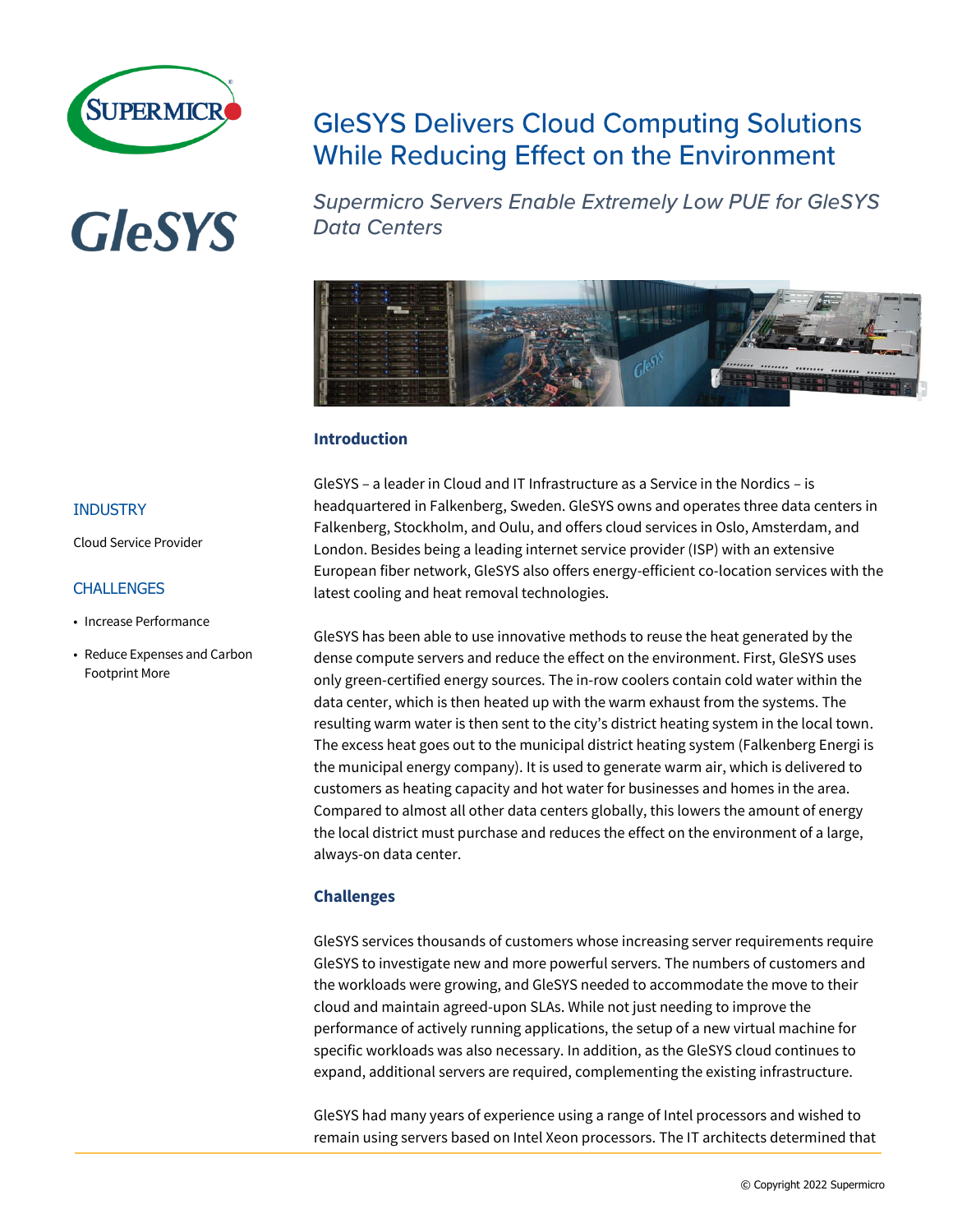#### **SOLUTION**

Supermicro SuperServer SYS-1029P-WTRT

#### **BENEFITS**

Faster time to completion of applications

Lower energy usage per unit of work

high core count Intel CPUs would be the best choice for the workloads that were being used in the GleSYS cloud.

As data center use has grown, the effect on the environment has also increased. GleSYS is determined to reduce and work towards the goal of eliminating the environmental impact of additional computing capacity. The new systems from Supermicro were an expansion of the existing cluster.

#### **Solution**

The first decision that GleSYS made towards increasing data center capacity and reducing the environmental impact of new servers was to acquire energy-efficient servers from Supermicro, which include the Supermicro WIO and the Supermicro Twin product lines. Due to their mechanical design, these servers reduce energy consumption, lowering OPEX. These systems enable GleSYS to act as the cornerstones for their public cloud customers. In addition, GleSYS offers a flexible cloud environment, where specific customers can use systems in a virtualized environment or as bare metal servers.

GleSYS decided the CPUs from Intel would be ideal for their application mix and would produce results consistent with Service Level Agreements (SLAs) with minimal effect on the environment. Additionally, using Supermicro servers, specifically the Supermicro WIO based systems, GleSYS reduced power consumption.



*Image 1 - SuperServer SYS-1029P-WTRT*

|                                                 | SuperServer SYS-1029P-WTRT                 |
|-------------------------------------------------|--------------------------------------------|
| <b>CPU<sub>s</sub></b>                          | 2x Intel Xeon 6226R                        |
| Memory                                          | 768GB                                      |
| Storage                                         | 2x240GB SSD boot, 2x 6.4TB NVME data / VMs |
| <b>Network</b>                                  | 4 x 25Gbps SFP28                           |
| $T_2$ ble 1 - $CVC$ -2010D-INTDT Cnecifications |                                            |

*Table 1 - SYS-2019P-WTRT Specifications*

# **SUPERMICRO**

Supermicro is a global leader in high performance, green computing server technology and innovation. We provide our global customers with application-optimized servers and workstations customized with blade, storage, and GPU solutions. Our products offer proven reliability, superior design, and one of the industry's broadest array of product configurations, to fit all computational need.

For more information, visit [www.supermicro.com](http://www.supermicro.com/)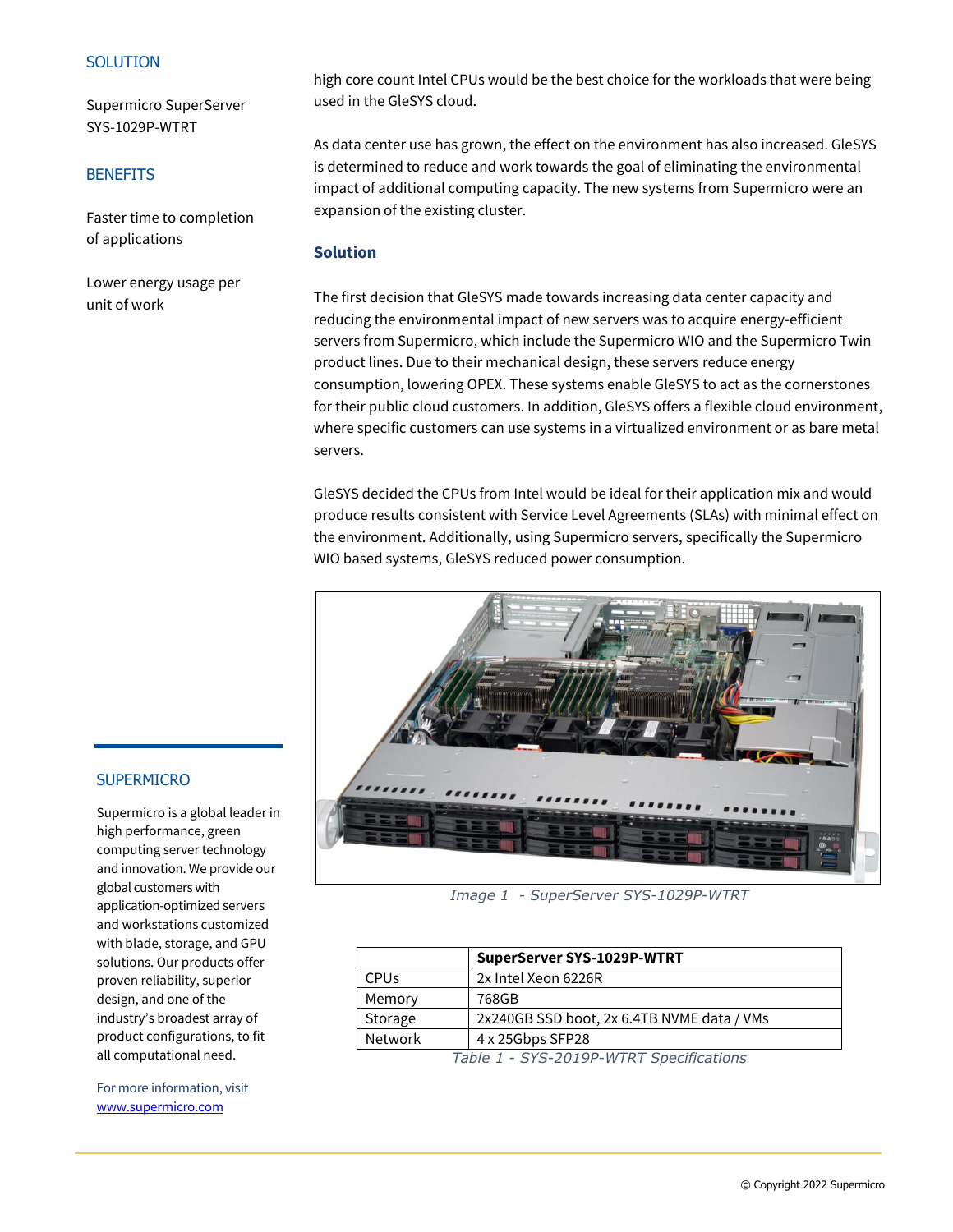GleSYS runs several VMware software suites, including ESXi and vCloud, and a homegrown flavor of KVM. This software allows GleSYS to offer a range of services to its customers that suit their different requirements. For example, customers may request bare metal servers or share a server through a virtualization layer. The newer Intel CPUs also contained more cores at higher GHz and faster communication to peripherals. In addition, significantly larger amounts of memory were part of the servers, allowing more complex simulations to be run.



*Image 2 - Supermicro Servers at GleSYS*

## **Benefits**

GleSYS immediately saw a lowering of power used for each of the servers compared to their previous generation of servers. In addition, the more efficient servers produced results faster and used less electricity even while running at full speed. This is due to the innovative mechanical design of the Supermicro servers, which allow more direct airflow to cool the critical electronic components.

GleSYS also realized that the time to get the servers up and running was reduced using Supermicro servers compared to other vendors. In addition, the systems arrived ready to be plugged in and connected, reducing time spent unpacking components and installing disk drivers.